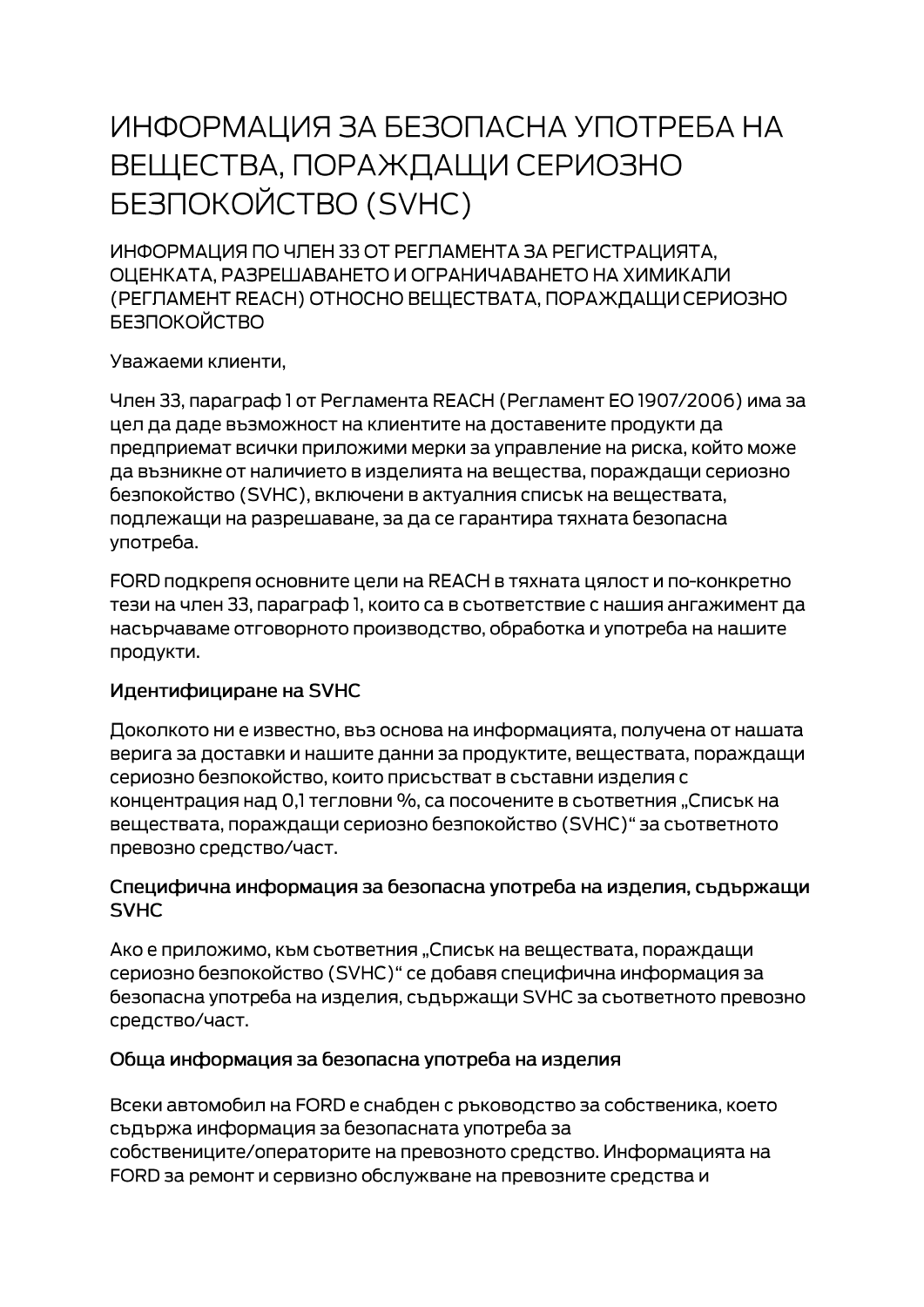оригиналните части обхваща и информация за безопасната употреба от страна на техническия персонал.

Когато се съдържат в части от превозното средство, посочените вещества в сьответния "Списък на вешествата, пораждащи сериозно безпокойство (SVHC)" за конкретния автомобил/част са включени така, че да се сведе до миниум евентуалното излагане на клиентите на съответното вещество, като опасността за хората или околната среда може да бъде изключена, докато автомобилът и неговите части се използват по предназначение и докато всички ремонти, сервизно обслужване и поддръжка се извършват в съответствие с техническите инструкции за тези дейности и стандартните добри практики в бранша.

Излезлите от употреба превозни средства могат да бъдат изхвърляни законно в Европейския съюз само чрез предаването им в оторизирани сьоръжения за третиране (АТЕ). Автомобилните части трябва да се изхвърлят в съответствие с приложимото местно законодателство и насоки на местните органи.

## Модел: New Ford Focus

Списък на веществата, пораждащи сериозно безпокойство (SVHC) въз основа на Списъка на ЕСНА на веществата, подлежащи на разрешаване, към 1 януари 2022 г.

### Специфична информация за безопасна употреба на изделия, съдържащи SVHC

Не се изисква специфична информация за безопасна употреба – спазвайте Общата информация за безопасна употреба на изделията.

| <b>Commodity</b>                                    | <b>REACH SVHCs</b>                   |
|-----------------------------------------------------|--------------------------------------|
| <b>A/C Compressor</b>                               | 4,4'-Isopropylidenediphenol[80-05-7] |
|                                                     | Lead[7439-92-1]                      |
| A/C Lines, Receiver Drier and<br><b>Accumulator</b> | Lead[7439-92-1]                      |
| <b>ABS/ESC Module</b>                               | Lead[7439-92-1]                      |
| <b>Accessories</b>                                  | 1,2-Dimethoxyethane[110-71-4]        |
|                                                     | Lead[7439-92-1]                      |
| <b>Active and Air Suspension</b>                    | Lead[7439-92-1]                      |
| <b>Adaptive Cruise Control</b>                      | Lead[7439-92-1]                      |
| <b>Air Brakes</b>                                   | Lead[7439-92-1]                      |
| AIS - Air Cleaner and Low<br><b>Pressure Ducts</b>  | Lead[7439-92-1]                      |
| <b>AIS - High Pressure Ducts</b>                    | Lead[7439-92-1]                      |
| <b>Alternator</b>                                   | Lead[7439-92-1]                      |
| Antenna                                             | Lead[7439-92-1]                      |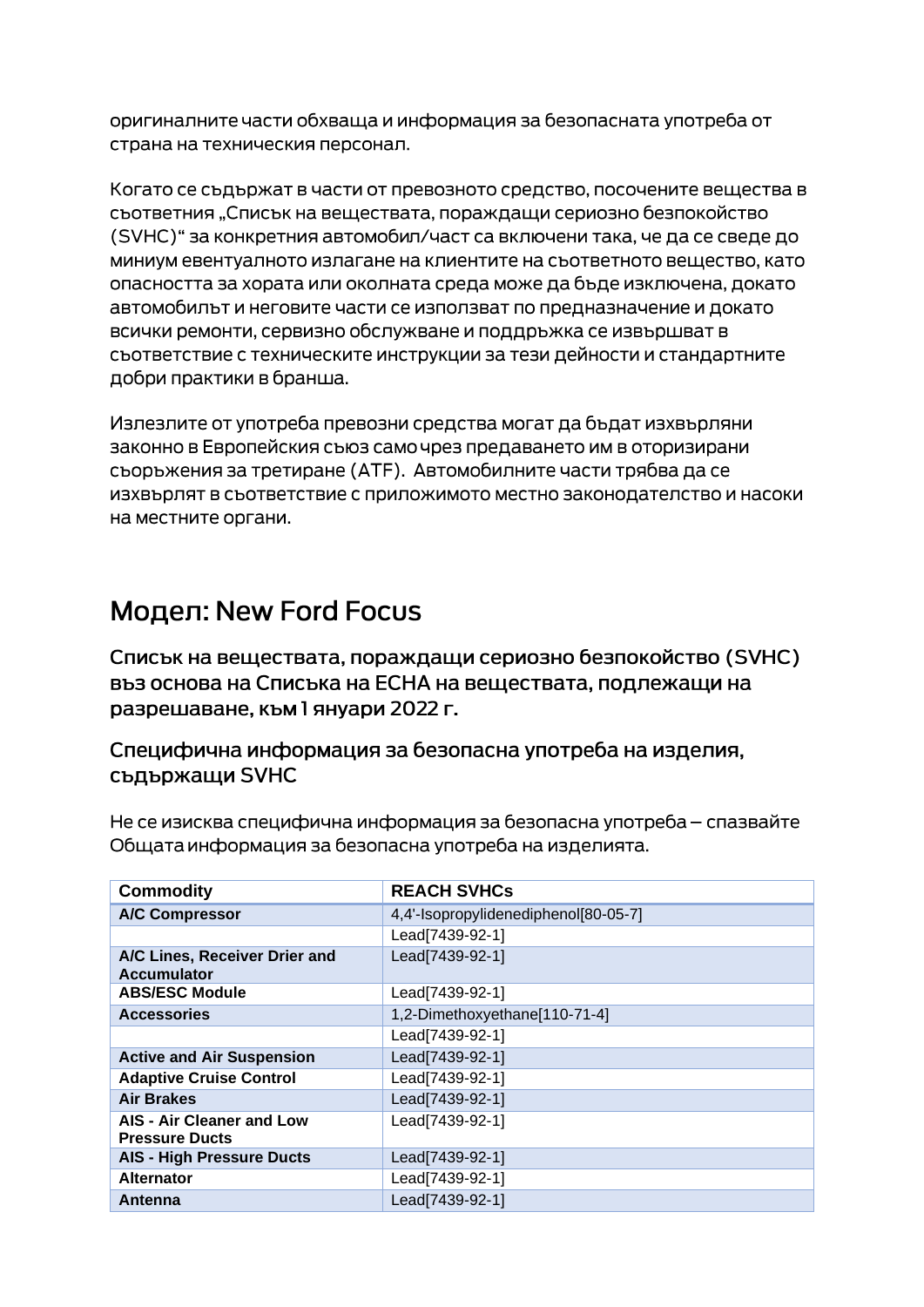| <b>Audio and Navigation Head Units</b>                                  | Lead[7439-92-1]                                             |
|-------------------------------------------------------------------------|-------------------------------------------------------------|
| <b>Badges</b>                                                           | 2-(2H-Benzotriazol-2-yl)-4,6-ditertpentylphenol[25973-55-1] |
| <b>Battery</b>                                                          | Lead[7439-92-1]                                             |
| <b>Body Moldings - Roof Rack</b>                                        | C,C'-azodi(formamide)[123-77-3]                             |
|                                                                         | Lead[7439-92-1]                                             |
| <b>Body Structure - Decklid/Liftgate</b><br>(incl Hinge/Supt)           | Lead[7439-92-1]                                             |
| <b>Body Structure - Floor Pan - Front</b><br><b>Floor and Side Sill</b> | 2-(2H-Benzotriazol-2-yl)-4,6-ditertpentylphenol[25973-55-1] |
|                                                                         | Diboron-trioxide[1303-86-2]                                 |
|                                                                         | Lead[7439-92-1]                                             |
|                                                                         | Refractory ceramic fibres[142844-00-6]                      |
| Body Structure - Floor Pan - Rear<br><b>Floor</b>                       | Lead[7439-92-1]                                             |
| <b>Body Structure - Hood Assembly</b><br>(incl Hinge/Supt)              | 2-(2H-Benzotriazol-2-yl)-4,6-ditertpentylphenol[25973-55-1] |
| <b>Brake Actuation</b>                                                  | Lead[7439-92-1]                                             |
| <b>Brake Tubes and Hoses</b>                                            | Lead[7439-92-1]                                             |
| <b>Brakes - Caliper &amp; Anchor Brkt</b><br>Assy (Front, Rear)         | 2-Methylimidazole[693-98-1]                                 |
|                                                                         | Lead[7439-92-1]                                             |
|                                                                         | Tris(nonylphenyl)phosphite[26523-78-4]                      |
| <b>Bumpers Beams (Un-Exposed) -</b>                                     | C,C'-azodi(formamide)[123-77-3]                             |
| <b>Front/Rear</b>                                                       |                                                             |
| <b>CCB (IP cross car beam)</b>                                          | Lead[7439-92-1]                                             |
| <b>Charge Air Cooler</b><br><b>CHMSL</b>                                | Lead[7439-92-1]                                             |
|                                                                         | Lead[7439-92-1]                                             |
| <b>Combined Sensing Module</b>                                          | 1,2-Dimethoxyethane[110-71-4]                               |
| <b>Console Floor/Rear</b>                                               | 6,6'-Di-tert-butyl-2,2'-methylenedi-p-cresol[119-47-1]      |
|                                                                         | C,C'-azodi(formamide)[123-77-3]                             |
| <b>Control Arm and Bushing</b><br><b>Assembly</b>                       | 6,6'-Di-tert-butyl-2,2'-methylenedi-p-cresol[119-47-1]      |
| <b>Cooling Fans</b>                                                     | Lead[7439-92-1]                                             |
| <b>Cooling Hoses &amp; Bottles</b>                                      | Lead[7439-92-1]                                             |
| <b>EDS Wiring Assembly &amp;</b>                                        | 4,4'-Isopropylidenediphenol[80-05-7]                        |
| <b>Components</b>                                                       |                                                             |
|                                                                         | Lead[7439-92-1]                                             |
| <b>EGR System (Gas/Diesel)</b>                                          | Lead[7439-92-1]                                             |
| <b>Electro/Mechanical Devices</b>                                       | 4,4'-Isopropylidenediphenol[80-05-7]                        |
|                                                                         | Lead[7439-92-1]                                             |
| <b>Electronic Control Panel and CCH</b>                                 | Lead[7439-92-1]                                             |
|                                                                         | N,N-Dimethylacetamide[127-19-5]                             |
| <b>Electronic Modules - Amplifiers</b>                                  | Lead[7439-92-1]                                             |
| <b>Electronic Modules - Displays</b>                                    | Lead[7439-92-1]                                             |
| <b>Electronic Modules - Door Zone</b>                                   | Lead[7439-92-1]                                             |
| <b>Electronic Modules - Power</b><br><b>Decklid/Liftgate (PLG)</b>      | Lead[7439-92-1]                                             |
| <b>Electronic Modules - Suspension</b>                                  | Lead[7439-92-1]                                             |
| <b>Electronic Modules - SYNC</b>                                        | Lead[7439-92-1]                                             |
| <b>Engine Covers and Badges</b>                                         | Lead[7439-92-1]                                             |
| <b>Engine Sealing (Including head</b><br>gaskets)                       | Lead[7439-92-1]                                             |
| <b>Evaporator and Blower Assemby</b><br>(HVAC Module)                   | Lead[7439-92-1]                                             |
|                                                                         | Refractory ceramic fibres[142844-00-6]                      |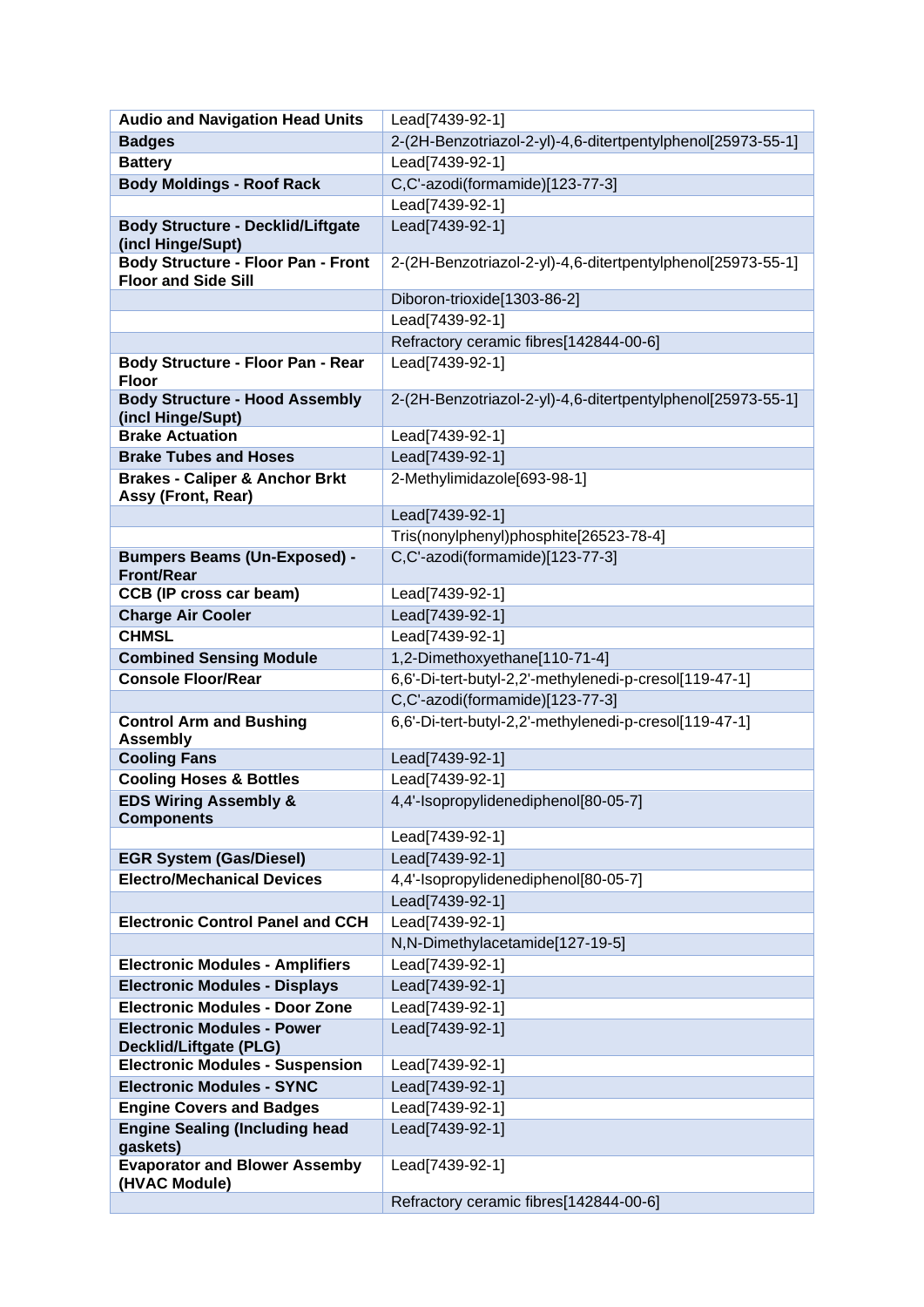| <b>Exhaust Cold End (Muffler &amp;</b>                  | Lead[7439-92-1]                                                          |
|---------------------------------------------------------|--------------------------------------------------------------------------|
| <b>Output Pipe Assembly)</b>                            |                                                                          |
| <b>FEAD</b>                                             | Lead[7439-92-1]                                                          |
| <b>Fixed Glass</b>                                      | Lead[7439-92-1]                                                          |
| <b>Front / Rear Door Trim</b>                           | C,C'-azodi(formamide)[123-77-3]                                          |
| <b>Fuel Injection</b>                                   | Lead[7439-92-1]                                                          |
| <b>Fuel Lines</b>                                       | 6,6'-Di-tert-butyl-2,2'-methylenedi-p-cresol[119-47-1]                   |
|                                                         | Lead[7439-92-1]                                                          |
| <b>Fuel Tanks</b>                                       | Lead[7439-92-1]                                                          |
| <b>GOR and Radiator Support</b>                         | Lead[7439-92-1]                                                          |
| <b>Headlamp / Side Marker</b>                           | 2-Methyl-1-(4-methylthiophenyl)-2-morpholinopropan-1-                    |
|                                                         | one[71868-10-5]                                                          |
|                                                         | Lead[7439-92-1]                                                          |
| <b>Headliner / Sunvisor</b>                             | C,C'-azodi(formamide)[123-77-3]                                          |
| <b>Hinges and Checks - Side Door</b>                    | Cobalt sulphate[10124-43-3]                                              |
| I/S Mirror                                              | Lead[7439-92-1]                                                          |
| <b>Instrument Cluster</b>                               | Lead[7439-92-1]                                                          |
| <b>Interior Lighting</b>                                | 4,4'-Isopropylidenediphenol[80-05-7]                                     |
|                                                         | Lead[7439-92-1]                                                          |
| <b>IP Substrate and Ducts</b>                           | C,C'-azodi(formamide)[123-77-3]                                          |
| Knuckle (Front, Rear)                                   | Lead[7439-92-1]                                                          |
| <b>Latches - Hood, Decklid and</b>                      | Boric acid[10043-35-3]                                                   |
| <b>Liftgate Latches</b>                                 |                                                                          |
|                                                         | Imidazolidine-2-thione[96-45-7]                                          |
|                                                         | Lead[7439-92-1]                                                          |
| <b>Locks</b>                                            | 1,2-Dimethoxyethane[110-71-4]                                            |
|                                                         | Lead[7439-92-1]                                                          |
| <b>Mirrors</b>                                          | Lead[7439-92-1]                                                          |
|                                                         | Phenol, dimethyl-, phosphate (3:1)[25155-23-1]                           |
| <b>Moonroof</b>                                         | Lead[7439-92-1]                                                          |
| <b>Park Assist</b>                                      | Lead[7439-92-1]                                                          |
| <b>PATS Transceiver</b>                                 | Lead[7439-92-1]                                                          |
| <b>PCV System</b>                                       | Imidazolidine-2-thione[96-45-7]                                          |
| <b>Plastic Bumpers and Fascias</b>                      | C,C'-azodi(formamide)[123-77-3]                                          |
| <b>Powertrain Control Module</b><br>(PCM/EEC/ECM)       | 4,4'-Isopropylidenediphenol[80-05-7]                                     |
|                                                         | Lead[7439-92-1]                                                          |
| <b>PT Mounts</b>                                        | Lead[7439-92-1]                                                          |
| <b>PT Sensors</b>                                       | Lead[7439-92-1]                                                          |
| PTU (FWD)                                               | Lead[7439-92-1]                                                          |
| <b>Rain and Daylight Sensor</b>                         | 2-Methyl-1-(4-methylthiophenyl)-2-morpholinopropan-1-<br>one[71868-10-5] |
| <b>Receiver Assembly/CD (Radio)</b>                     | 4-Methylcyclohexyl-1,6-dicarboxylic acid anhydride[19438-<br>$60-9$ ]    |
| <b>Restraint Electronics</b>                            | Lead[7439-92-1]                                                          |
| <b>Sealing - Glass Runs and Belt</b><br><b>Moldings</b> | Lead[7439-92-1]                                                          |
| <b>Seat Belts (Front and Rear)</b>                      | 6,6'-Di-tert-butyl-2,2'-methylenedi-p-cresol[119-47-1]                   |
|                                                         | Lead[7439-92-1]                                                          |
| Seats - Foam - Cut and Sew                              | C,C'-azodi(formamide)[123-77-3]                                          |
|                                                         | Lead[7439-92-1]                                                          |
| Seats - JIT                                             | Imidazolidine-2-thione[96-45-7]                                          |
|                                                         | Lead[7439-92-1]                                                          |
| <b>Seats - Structures</b>                               | Lead[7439-92-1]                                                          |
|                                                         |                                                                          |